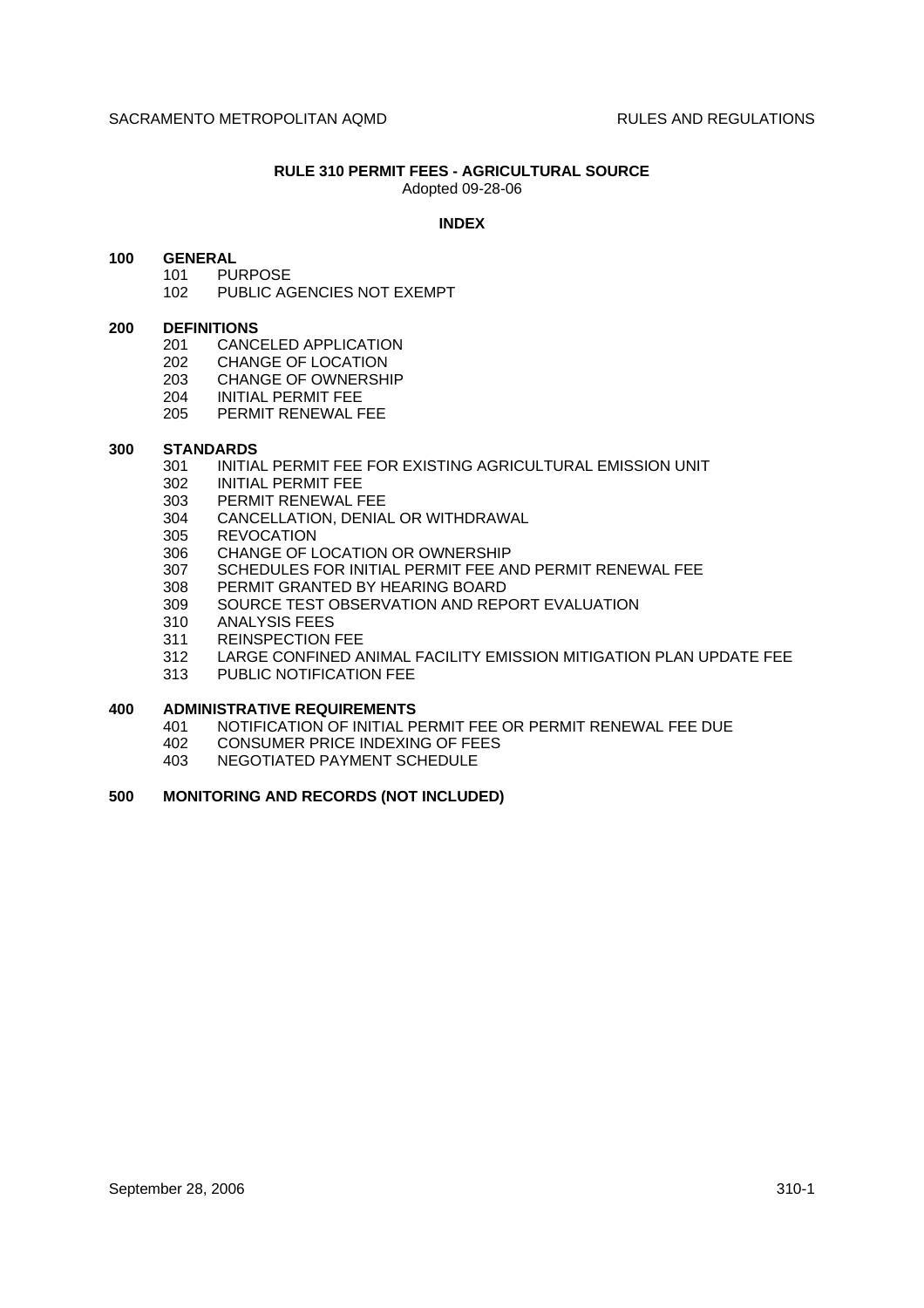#### SACRAMENTO METROPOLITAN AOMD **RULES AND REGULATIONS**

### **100 GENERAL**

- 101 **PURPOSE:** To establish fees to be charged to owners/operators of agricultural sources required to obtain a permit by Rule 215, AGRICULTURAL PERMIT REQUIREMENTS AND NEW AGRICULTURAL PERMIT REVIEW.
- 102 **PUBLIC AGENCIES NOT EXEMPT:** Federal, state or local government agencies or public agencies shall pay fees to the extent allowed under Chapter 2, Division 7, Title 1 of the Government Code (commencing with Section 6100) and Section 42311 of Division 26 of the California Health and Safety Code.
- **200 DEFINITIONS** Unless otherwise defined below, the terms in this rule are defined in Rule 215, AGRICULTURAL PERMIT REQUIREMENTS AND NEW AGRICULTURAL PERMIT REVIEW.
	- 201 **CANCELED APPLICATION:** Any application which has been withdrawn by the applicant.
	- 202 **CHANGE OF LOCATION:** Any transfer of an existing permitted source from one location to another not on the same property or agricultural stationary source.
	- 203 **CHANGE OF OWNERSHIP:** Any transfer of an existing permitted source from one person to another.
	- 204 **INITIAL PERMIT FEE:** A fee for each new permit based on the type and size of the source.
	- 205 **PERMIT RENEWAL FEE:** A fee required for the annual renewal of a permit.

# **300 STANDARDS**

- 301 **INITIAL PERMIT FEE FOR EXISTING AGRICULTURAL EMISSION UNIT:** Every applicant for an agricultural permit for agricultural emission units that were in operation within Sacramento County prior to January 1, 2004 and complied with the application compliance timeframes in Section 402 of Rule 215, AGRICULTURAL PERMIT REQUIREMENTS AND NEW AGRICULTURAL PERMIT REVIEW, shall pay the permit renewal fee in Section 307 of this rule for the issuance of the permit.
- 302 **INITIAL PERMIT FEE:** Every applicant for a new or modified agricultural permit shall pay the initial permit fee in 307 or in 302.1, 302.2, 302.3, or 302.4 of this rule, as applicable, for the issuance of the permit.
	- 302.1 Within 30 days of receipt of an application, the Air Pollution Control Officer may notify the applicant that, due to the complexity of the application, the permit processing fees shall be based on the actual hours spent by the District staff in evaluating the application and verifying compliance. This fee shall be assessed in accordance with the hourly rate established in Section 307.6. This estimate may include costs associated with planning meetings and/or design evaluations prior to actual submission of a complete application. The applicant may request a conference with the Air Pollution Control Officer to review the cost estimate. The applicant may propose to provide additional information with the application that would reduce the time spent by the Air Pollution Control Officer in reviewing the application. The Air Pollution Control Officer's cost estimate shall be reduced accordingly.
	- 302.2 When an application is filed for a permit involving the modification of a permit subject to the fee in Section 307.2 or 307.3, the applicant shall pay the initial permit fee based on the rating of the new equipment(s) or on the increase in rating of the modified equipment(s).
	- 302.3 When an application is filed for a revision of conditions on an agricultural permit not involving the modification of the agricultural emissions unit, the applicant shall pay a permit fee of \$294.
	- 302.4 When an application is filed for a permit involving the modification of a permit subject to the fee in Section 307.4 or 307.5, the applicant shall pay the renewal permit fee.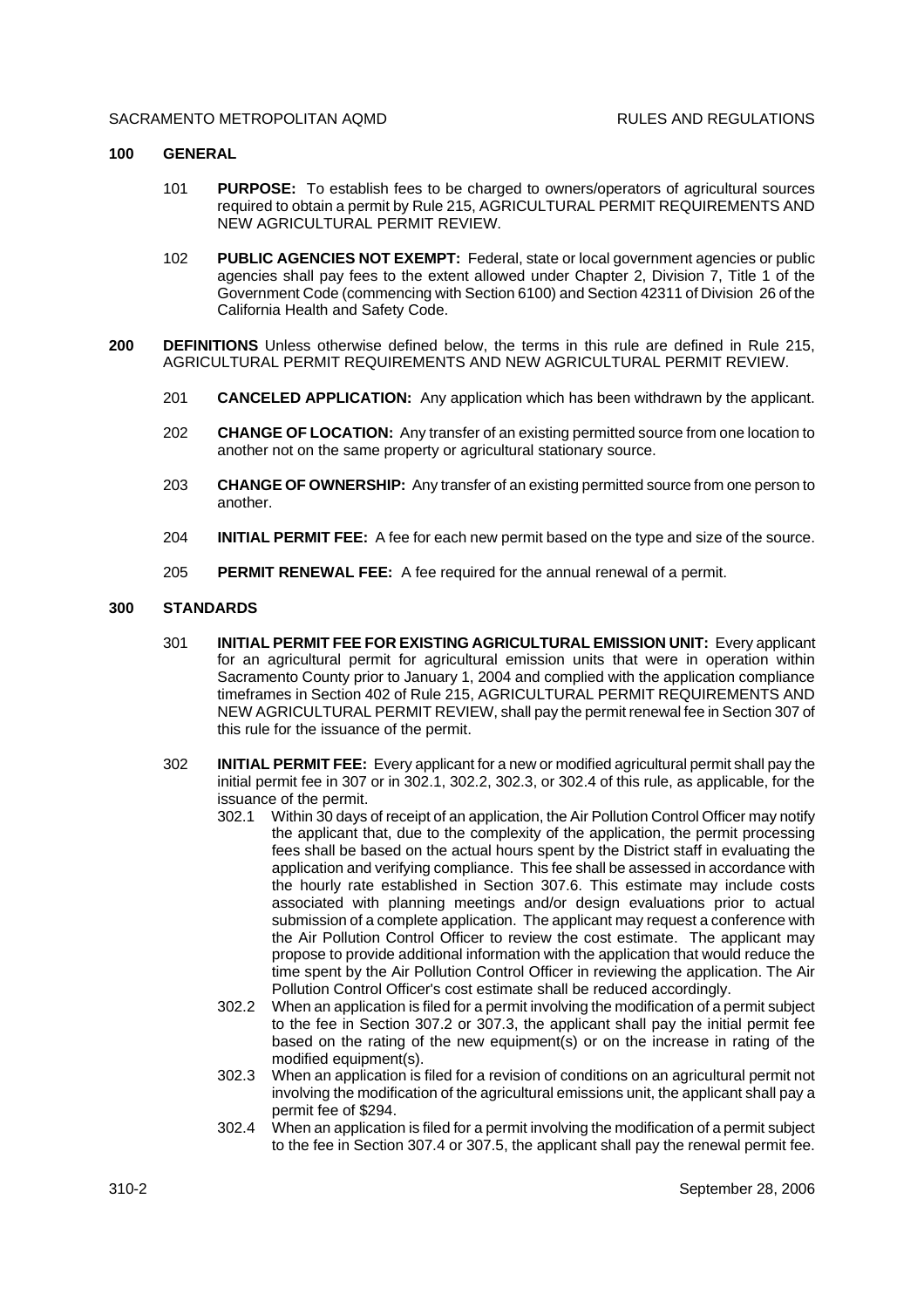### SACRAMENTO METROPOLITAN AOMD **RULES AND REGULATIONS**

- 303 **PERMIT RENEWAL FEE:** Every holder of a permit shall pay a fee for the annual permit renewal. The permit renewal fee shall be the total of:
	- 303.1 The Permit Renewal Fee indicated by the appropriate schedule of Section 307 of this rule, and
	- 303.2 The calculated fee for the total tons of each pollutant emitted during the prior calendar year as indicated by the following table. The minimum fee shall be that for one ton per year. The total tons of each pollutant shall be the actual emission rounded up to the next whole ton.

| <b>Pollutant</b>                | Fee Per Ton of Pollutant Emitted During<br><b>12-Month Period</b> |
|---------------------------------|-------------------------------------------------------------------|
| Carbon Monoxide (CO)            | \$54                                                              |
| Nitrogen Oxides (NOx)           | \$54                                                              |
| Reactive Organic Compound (ROC) | \$54                                                              |
| Sulfur Oxides (SOx)             | \$54                                                              |
| PM <sub>10</sub>                | \$54                                                              |

- 303.3 The holder of permits with more than one anniversary date may request a common renewal date and those fees be prorated as necessary.
- 304 **CANCELLATION, DENIAL OR WITHDRAWAL:** If the application for a permit is canceled or denied, the fees paid shall not be refunded nor applied to any other application. Fees paid under Section 302.1 that are not used prior to an application being withdrawn by the applicant shall be refunded upon request.
- 305 **REVOCATION:** If a permit is revoked, the permit renewal fee applicable to that portion of the year during which the permit is invalid shall not be refunded nor applied to any other application.
- 306 **CHANGE OF LOCATION OR OWNERSHIP:** When an application is filed for a permit because the agricultural source has been moved to a new location, or ownership has been transferred from one person to another and an agricultural permit granted for such agricultural source has not been canceled under Section 401 of this rule, the applicant shall pay a permit fee equivalent to the permit renewal fee in Section 303 of this rule.

### 307 **SCHEDULES FOR INITIAL PERMIT FEE AND PERMIT RENEWAL FEE:**

- 307.1 If more than one fee schedule is applicable to a permit, the governing schedule shall be that which results in the higher fee. When a group of machines are included in a single permit, the permit fee shall be based on the total rating of the group.
- 307.2 **SCHEDULE AG1, FUEL BURNING SCHEDULE:** Any agricultural emission unit in which fuel is burned, with the exception of internal combustion engines which are covered in Schedule AG2, shall be assessed a permit fee which is the total of the following:
	- a. Except for incinerators which are covered in 307.2.b., a fee based upon the design fuel consumption of the equipment expressed in thousands of British Thermal Units (BTU) per hour, using gross heating values of the fuel, in accordance with the following schedule: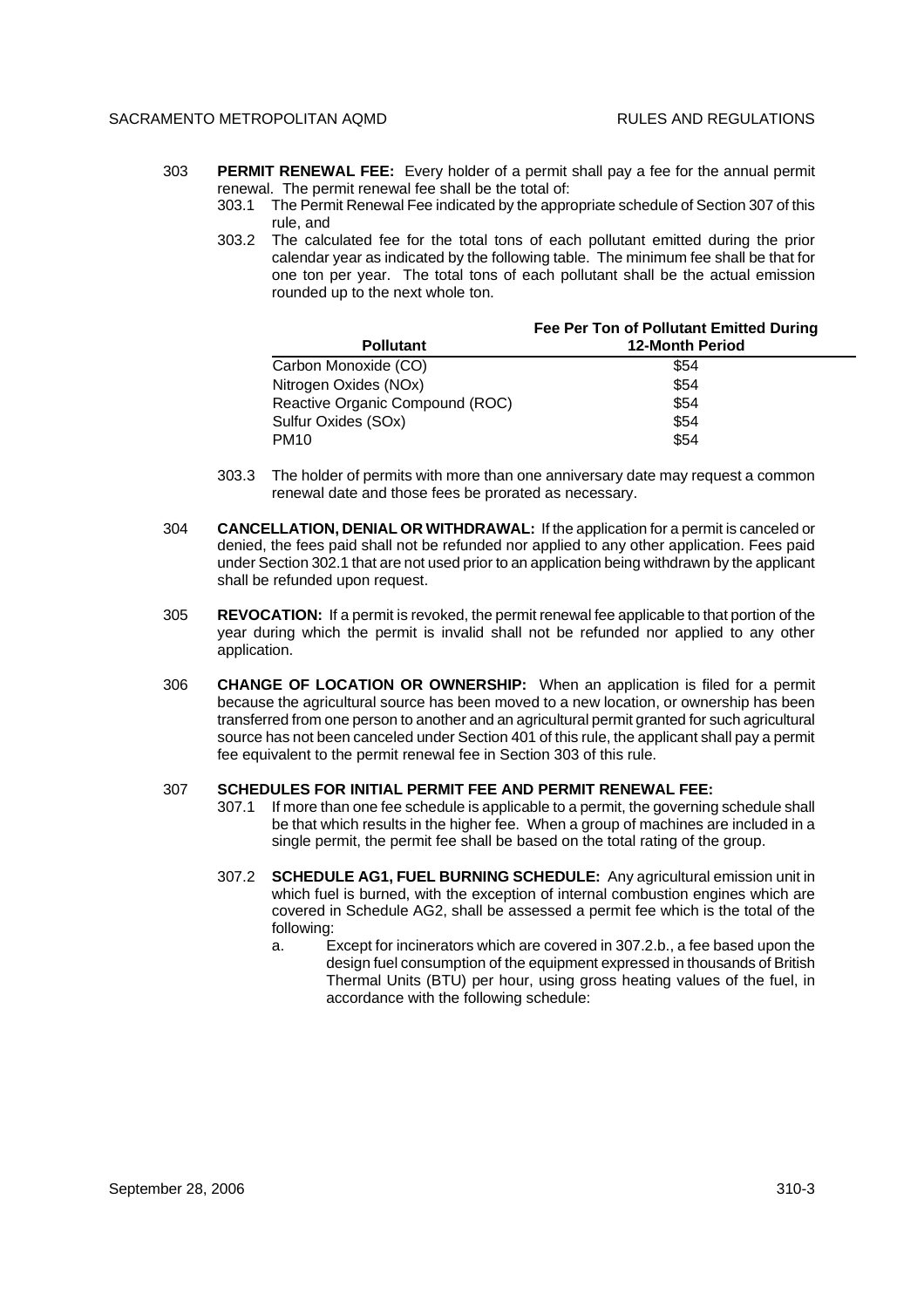| <b>Million BTU</b><br><b>Per Hour</b> |        | Initial Permit Fee Permit Renewal Fee |
|---------------------------------------|--------|---------------------------------------|
| Less than 1                           | \$294  | \$148                                 |
| 1 to $9$                              | \$589  | \$295                                 |
| 10 or greater                         | \$1178 | \$589                                 |

and

b. For any equipment designed and used primarily to dispose of combustible refuse by wholly consuming the material charged leaving only the ashes or residue shall be assessed a permit fee based on the maximum horizontal inside cross sectional area, in square feet, of the primary combustion chamber, in accordance with the following schedule:

|               |        | Area, Square Feet Initial Permit Fee Permit Renewal Fee |
|---------------|--------|---------------------------------------------------------|
| Less than 10  | \$1178 | \$589                                                   |
| 10 or greater | \$3534 | \$1767                                                  |

307.3 **SCHEDULE AG2, INTERNAL COMBUSTION ENGINE HORSEPOWER SCHEDULE:** A permit with internal combustion engines shall be assessed a permit fee based on the cumulative total rated horsepower of all internal combustion engines included, in accordance with the following schedule:

| \$294  | \$148  |                                       |
|--------|--------|---------------------------------------|
| \$589  | \$295  |                                       |
| \$1178 | \$589  |                                       |
| \$2355 | \$1178 |                                       |
| \$4710 | \$2355 |                                       |
|        |        | Initial Permit Fee Permit Renewal Fee |

- 307.4 **SCHEDULE AG3, LARGE CONFINED ANIMAL FACILITIES:** An agricultural emissions unit that is subject to Rule 496, LARGE CONFINED ANIMAL FACILITIES shall be assessed the following permit fee:
	- a. An initial permit fee of \$1178 and a permit renewal fee of \$589; and
	- b. When the actual hours spent on evaluating the application and processing the permit exceeds 10 hours for an initial fee or 5 hours for a permit renewal fee, then each additional hour or portion thereof shall be charged the time and materials labor rate established in Section 307.6; and
	- c. The public notification fee established in Section 313.

307.5 **SCHEDULE AG4, GENERAL FARMING/MISCELLANEOUS EQUIPMENT:** A permit which includes agricultural sources not included in the preceding schedules shall be assessed the total of

- a. An initial permit fee of \$1178 and a permit renewal fee of \$589 and
- b. For any gasoline fueling equipment at a single location including stationary gasoline storage tanks, dispensers, and vapor recovery systems shall be assessed a permit renewal fee in accordance with the following schedule:

| <b>Type of Gasoline Nozzles</b>                                                     | <b>Initial Permit</b> | <b>Permit</b>      |  |
|-------------------------------------------------------------------------------------|-----------------------|--------------------|--|
|                                                                                     | Fee                   | <b>Renewal Fee</b> |  |
| Gasoline dispensing equipment with<br>phase I and phase II vapor recovery<br>svstem | \$1101                | \$551              |  |
| Gasoline dispensing equipment that<br>is exempt from phase II vapor                 | \$551                 | \$275              |  |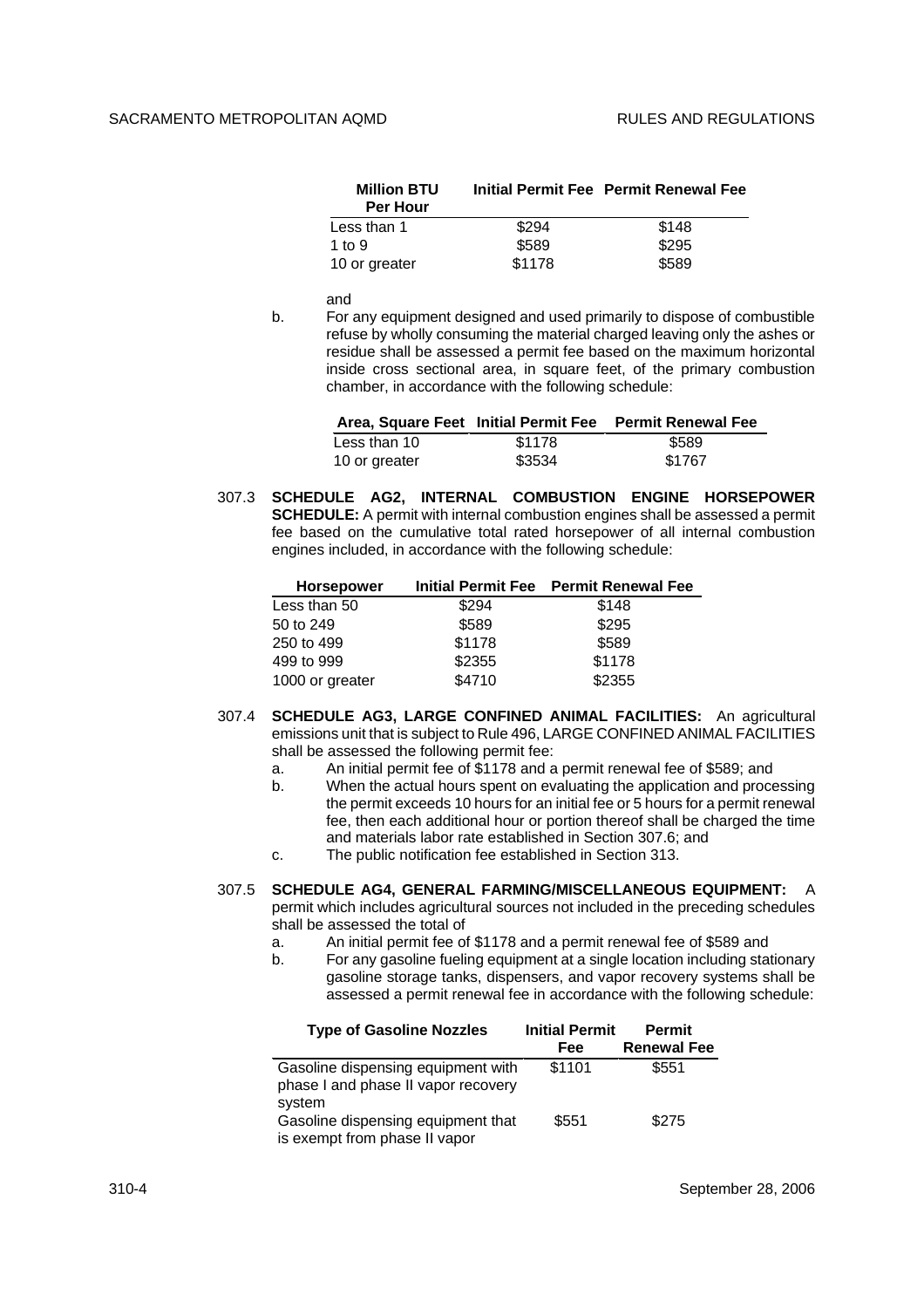recovery system

Not withstanding Section 307.1, standby and emergency equipment may be included in this schedule.

- 307.6 **SCHEDULE AG5, TIME AND MATERIALS LABOR RATE:** The rate for time and materials shall be \$123 per hour.
- 308 **PERMIT GRANTED BY HEARING BOARD:** Permits granted by the Hearing Board after denial by the Air Pollution Control Officer are subject to this Rule.
- 309 **SOURCE TEST OBSERVATION AND REPORT EVALUATION:** A fee of \$1178 will be charged against the owner or operator of an agricultural emissions unit whenever the Air Pollution Control Officer finds that a source test is required and must be observed and the report evaluated by district personnel to determine the actual emissions from the emission unit for the purpose of issuing or renewing a permit. When multiple source tests are performed and the results submitted in one consolidated report, the source test fee of \$1178 shall apply to the first 10 hours of District work. Each additional hour or portion thereof required for reviewing the source test shall be charged the time and materials labor rate established in Section 307.6.
- 310 **ANALYSIS FEES:** Whenever the Air Pollution Control Officer finds that an analysis of the emissions from any agricultural emissions unit is necessary to determine the extent and amount of pollutants being discharged into the atmosphere which cannot be determined by visual observation, he may collect and analyze emissions samples. The cost of collecting samples, making the analysis and preparing the necessary reports shall be charged against the owner or operator of said source. The Air Pollution Control Officer shall provide the applicant with an estimate of the actual cost of such work. The applicant may request a conference with the Air Pollution Control Officer to review the cost estimate. The applicant may provide additional information that would reduce the time spent by the Air Pollution Control Officer in performing an analysis of the emission from the source. The Air Pollution Control Officer's cost estimate shall be reduced accordingly.
- 311 **REINSPECTION FEE:** If, during an inspection for the purpose of issuing (1) a permit, or (2) renewal of a permit, an agricultural emission unit operation cannot be evaluated or approved due to circumstances beyond the control of the Air Quality Management District, the owner/operator shall pay the actual cost of a reinspection. The fee for the reinspection shall be assessed in accordance with the hourly rate established in Section 307.6.
- 312 **LARGE CONFINED ANIMAL FACILITY EMISSION MITIGATION PLAN UPDATE FEE:** The fee for evaluation of the emission mitigation plan update as required by Rule 496, LARGE CONFINED ANIMAL FACILITIES, shall be based on the actual hours spent by the District staff in evaluating and processing the update. The fee shall be assessed in accordance with the hourly rate established in Section 307.6.
- 313 **PUBLIC NOTIFICATION FEE:** In addition to the fees required pursuant to Sections 307 or 312, if the permit modification or plan update requires public notification pursuant to Rule 215, AGRICULTURAL PERMIT REQUIREMENTS AND NEW AGRICULTURAL PERMIT REVIEW or Rule 496, LARGE CONFINED ANIMAL FACILITIES then the applicant shall pay for the cost of publishing the notice.

#### **400 ADMINISTRATIVE REQUIREMENTS**

401 **NOTIFICATION OF INITIAL PERMIT FEE OR PERMIT RENEWAL FEE DUE:** After the provisions for granting permits as set forth in Division 26 of the Health and Safety Code and these rules and regulations have been complied with or on the renewal date of a permit, the applicant/permitee will be notified by mail of the fee due and payable and the date the fee is due. If the fee is not paid by the specified due date, the fee shall be increased by one half the